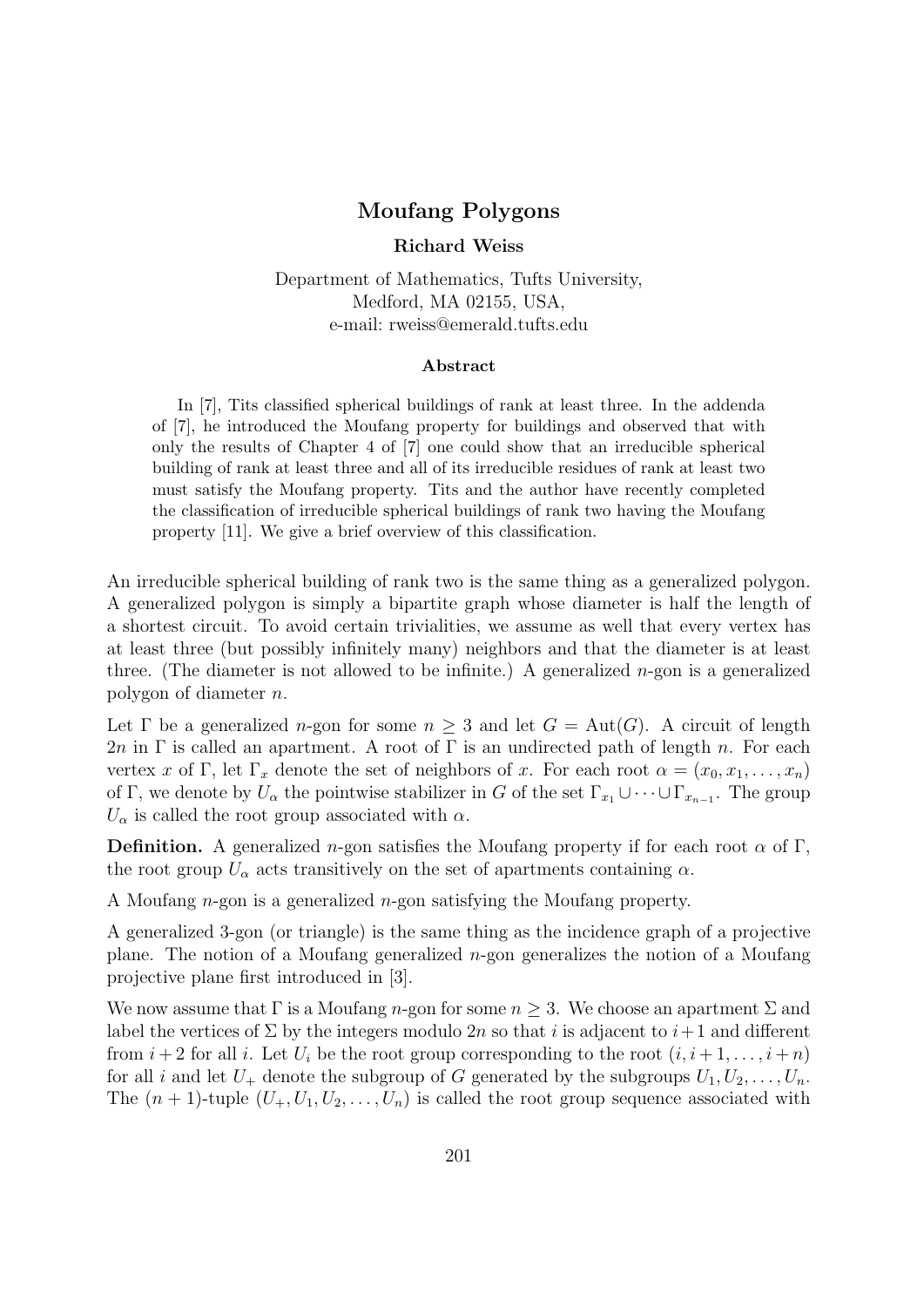Γ; it is unique up to conjugation in G and up to the re-numbering  $U_i$  →  $U_{n+1-i}$  of the root groups  $U_1, \ldots, U_n$ . In [11], we show:

Theorem. A Moufang n-gon is uniquely determined by the associated root group sequence

$$
(U_+,U_1,U_2,\ldots,U_n).
$$

As an example, we consider the case  $n = 3$ . Let A be an alternative division ring. This is a ring satisfying all the axioms of a skew-field except the law of associativity for multiplication, but with a strengthened law of inverses: For each non-zero  $u \in A$ , there exists an element u' such that  $u' \cdot uv = v$  and  $vu \cdot u' = v$  for all  $v \in A$ . Now let  $U_1, U_2, U_3$ be three groups parameterized by the additive group of A. By this we mean that we can choose isomorphisms  $u \mapsto x_i(u)$  from the additive group of A to the (multiplicative) group  $U_i$  for all  $i \in [1,3]$ . We now impose the relations  $[U_1, U_2] = [U_2, U_3] = 1$  and  $[x_1(u), x_3(v)] = x_2(uv)$  for all  $u, v \in A$ . These equations determine the structure of a group  $U_+ = \langle U_1, U_2, U_3 \rangle$ . It turns out that  $(U_+, U_1, U_2, U_3)$  is the root group sequence associated with a generalized triangle which we denote by  $\mathcal{T}(A)$ . If A is a skew-field,  $\mathcal{T}(A)$  is the incidence graph of the projective plane associated with a 3-dimensional right vector space over A. Moufang showed in [3] that every Moufang projective plane is parameterized by an alternative division ring. This result can be reformulated as follows: Every Moufang triangle is isomorphic to  $\mathcal{T}(A)$  for some alternative division ring A.

Alternative division rings were classified by Bruck and Kleinfeld [1, 2]: An alternative division ring is either a skew-field (possibly commutative) or a kind of 8-dimensional nonassociative algebra over a commutative field K called a Cayley-Dickson division algebra.

This case is typical. For each  $n$ , we find an algebraic system (in some general sense) with which we can parameterize the groups  $U_1, \ldots, U_n$  and give formulas for all the commutators in  $[U_i, U_j]$  for all distinct i, j in  $[1, n]$  expressed in terms of the parameters. These formulas determine the root group sequence  $(U_+, U_1, \ldots, U_n)$  and thus Γ. In each case, there then remains the problem of classifying the relevant algebraic systems. That this strategy has any chance of success rests on the following result [9, 12]:

**Theorem.** Moufang n-gons exist only for  $n = 3, 4, 6$  and 8.

We indicate the conclusions in each case beginning with the largest value of  $n$ .

Moufang octagons are parameterized (see [10]) by pairs  $(K, \sigma)$  where K is a commutative field of characteristic two and  $\sigma$  is an endomorphism of K such that  $\sigma^2$  is the Frobenius map of K, i.e.  $(x^{\sigma})^{\sigma} = x^2$  for all  $x \in K$ .

Moufang hexagons are parameterized (see [8]) by certain triples  $(J, F, \#)$ , where F is a commutative field, J a vector space over F and  $\#$  a map from J to itself satisfying a certain list of properties. These triples are closely related to certain Jordan algebras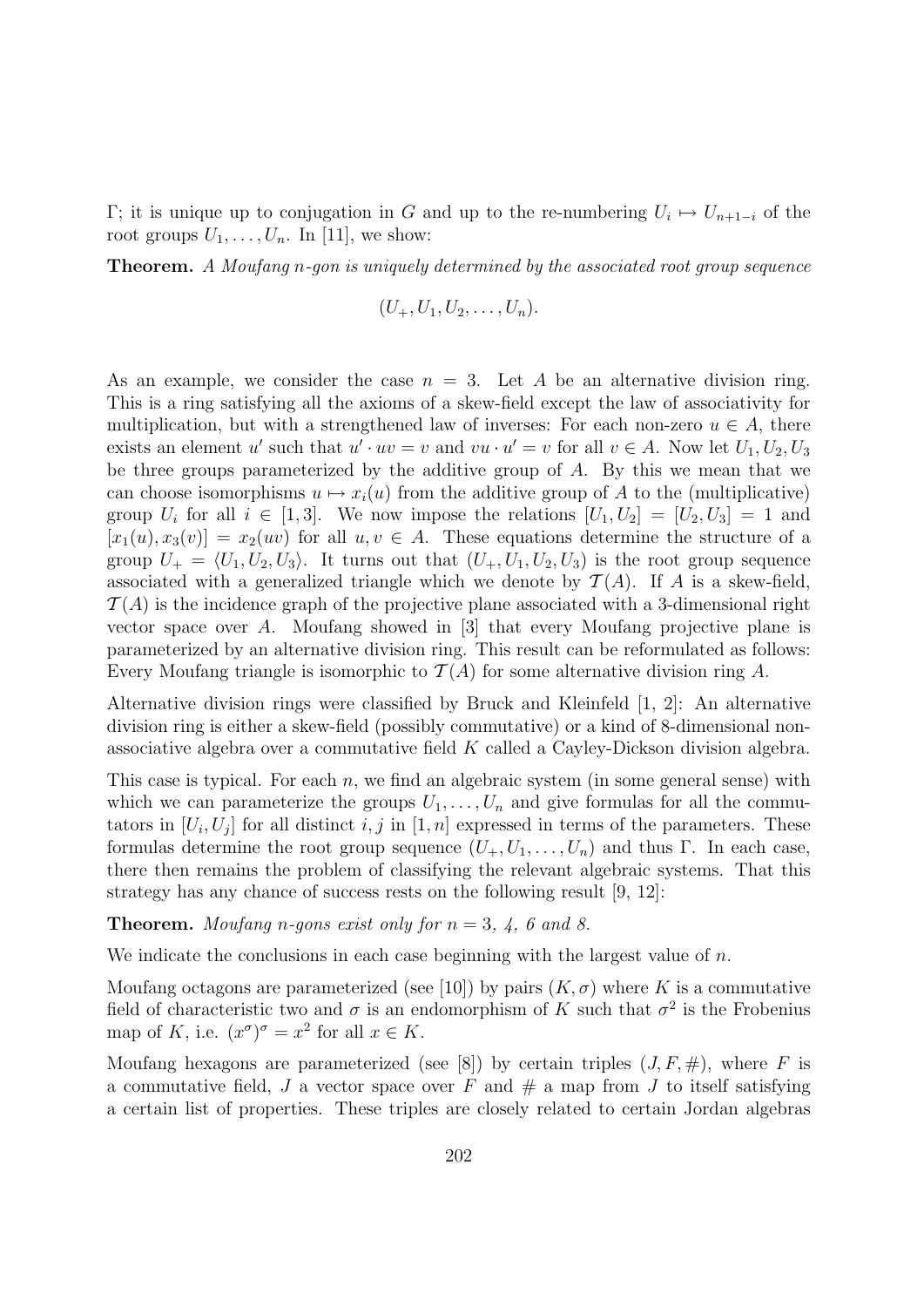which have been closely studied by Albert, Jacobson and several of Jacobson's students. They were classified by Petersson and Racine [5, 6]. We give two examples: Let J be a commutative field containing F and suppose either that  $J^3 \subseteq F$  or that  $[J: F] = 3$  and  $J/F$  is separable. We set  $x^{\#} = x^2$  for all  $x \in J$  in the first case and  $x^{\#} = x/N(x)$  for all  $x \in J^*$  in the second, where N is the norm of the extension  $J/F$ . In all the other cases, the dimension of  $J$  over  $F$  is 9 or 27.

There are three distinct classes of Moufang quadrangles: classical, indifferent and exceptional. The classical quadrangles are parameterized by pseudo-quadratic forms (see 8.2 of [7]). The indifferent quadrangles are parameterized by algebraic systems involving certain purely inseparable field extensions in characteristic two. The exceptional quadrangles (of which there are four families) are parameterized by pairs of vector spaces and several maps connecting these vector spaces and the fields over which they are defined. The parameter systems for the first three families involve the even Clifford algebra of a certain type of quadratic form. The parameter systems for the fourth family is still more exotic; these quadrangles (like the indifferent quadrangles and the Moufang octagons) exist only in characteristic two. See [4].

The Moufang triangles  $\mathcal{T}(A)$  for A a field or a skew-field and the classical quadrangles are the spherical buildings associated with certain classical groups. The remaining Moufang triangles (those parameterized by a Cayley-Dickson division algebra), the remaining quadrangles (except those defined only in characteristic two) and all the Moufang hexagons (except those defined over a purely inseparable field extension in characteristic three) are the spherical buildings associated with k-forms of absolutely simple algebraic groups of k-rank two. All other Moufang polygons, namely those which are defined only in characteristic two or three, are related to groups of mixed type as defined in (10.3.2) of [7].

## References

- [1] R. H. Bruck and E. Kleinfeld, The structure of alternative division rings, Proc. Amer. Math. Soc. 2 (1951), 878-890.
- [2] E. Kleinfeld, Alternative division rings of characteristic 2, Proc. Nat. Acad. Sci. U.S. 37 (1951), 818-820.
- [3] R. Moufang, Alternativkörper und der Satz vom vollständigen Vierseit, Abh. Math. Sem. Hamb. 9 (1933), 207-222.
- [4] B. Mühlherr and H. van Maldeghem, Exceptional Moufang quadrangles of type  $F_4$ , Canad. J. Math. 51 (1999), 347-371.
- [5] H. P. Petersson and M. L. Racine, Jordan algebras of degree 3 and the Tits process, J. Algebra 98 (1986), 211-243.